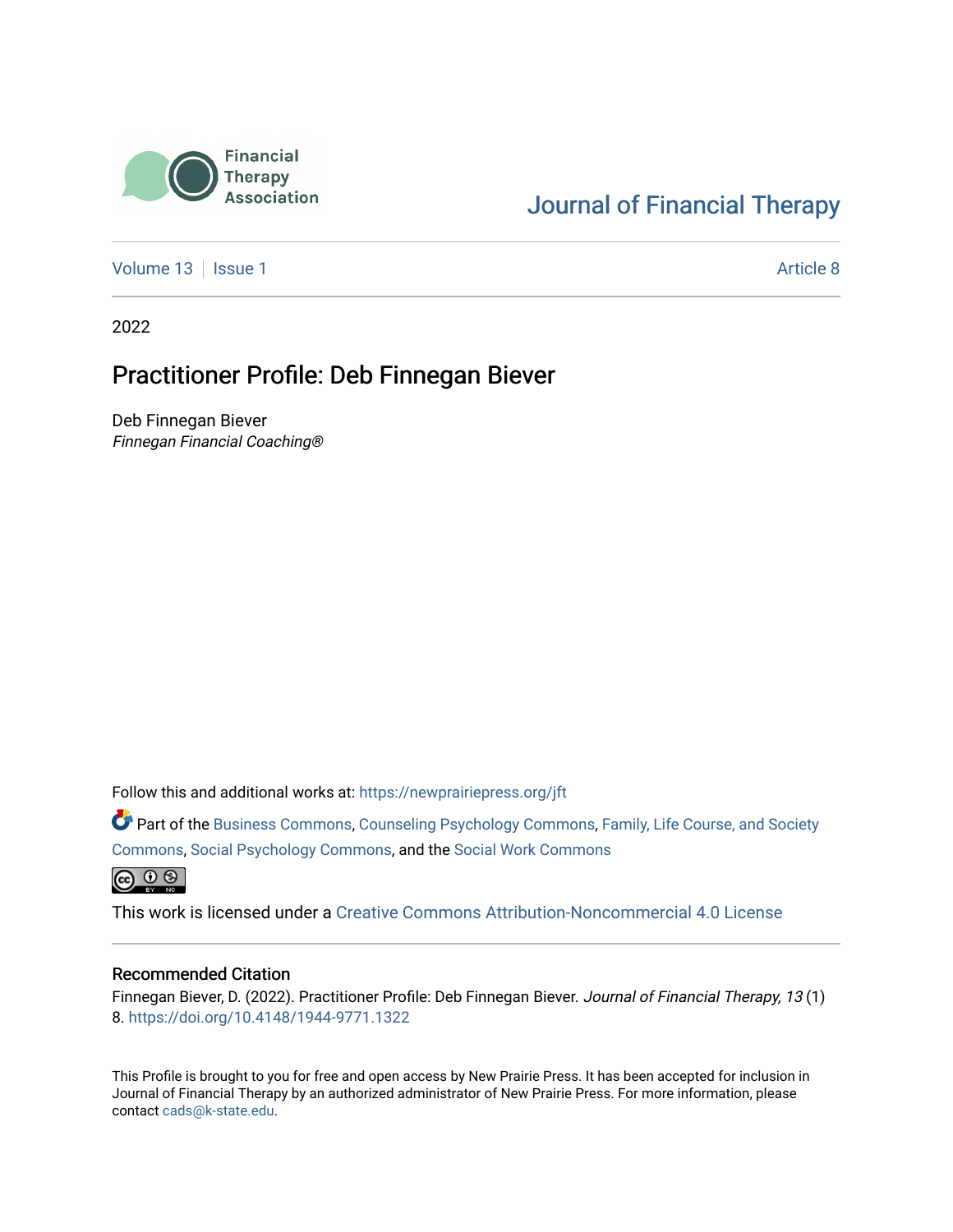# **PRACTITIONER PROFILE**

# An Interview with

# Deb Finnegan Biever, CFP®

*Deb Finnegan Biever, CFP®, is a Master Life Coach trained in financial therapy and the founder of Finnegan Financial Coaching®, a coaching and financial education business. She helps professionals, entrepreneurs, executives, and their families move through major transitions in their lives while also developing financial empowerment. Her coaching blendslife coaching and financial therapy skills with the financial expertise she developed over a 30-year career in private wealth management, commercial and investment banking, and public accounting. Deb worked for Northern Trust, Bank of America's Private Wealth Management (aka. US Trust), and entities acquired by Bank of America, including Robertson Stephens, and BankBoston. At PricewaterhouseCoopers, she became a CPA (inactive). For 28 years, Deb has simultaneously freelanced as a sports photographer, assisting* Sports Illustrated *photographers while covering high-profile sporting events. She earned a B.S. in Accountancy from Bentley University and a Graduate Certificate in Financial Therapy from Kansas State University. She lives in San Diego, California with her husband, John, a sports photographer.*

### **Q. Define what you do professionally.**

A. I provide life coaching and financial coaching services, virtually, to help clients navigate major transitions in life by reconnecting with their innate talents, values, and desires and bringing those into alignment so they can pursue congruent goals in life. Money is interwoven through these dynamics, sometimes influencing decisions that send lives off course, making it feel impossible to improve the situation. Blending my life coaching with financial therapy techniques and my wealth management experience enables me to support clients through these transitions and develop financial empowerment, so they can live an empowered life. I'm also moving towards group coaching and training

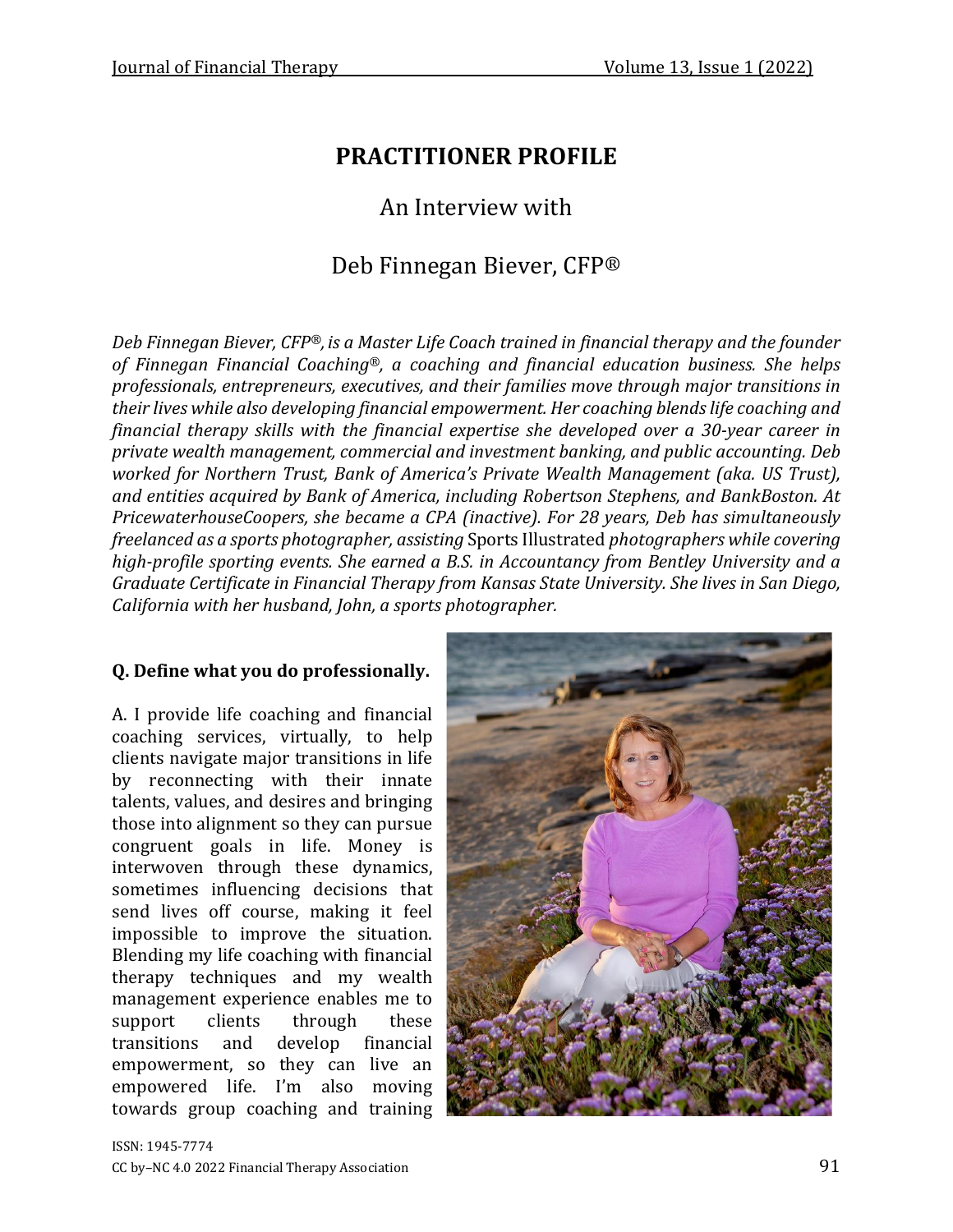programs through digital courses to help a global audience develop financial empowerment. These courses will be supported by group coaching sessions.

### **Q. What activities encompass your professional responsibilities?**

A. Presently, as a solopreneur, I'm responsible for everything from delivering coaching services and creating content for digital programs and marketing campaigns to systems management and administration. One important thing to note is that I am no longer a registered investment adviser, because I didn't want any conflict of interest to interfere with my financial coaching and financial education services. My services fall within the financial educator corridor of the securities regulations, which is fully disclosed to clients upfront.

# **Q. How long have you been engaged in your professional activity?**

A. I was in the financial services industry for 30 years prior to starting my private coaching practice 7 years ago. In 2019, I reorganized my practice into Finnegan Financial Coaching®.

# **Q. What led you to your professional calling?**

A. There were a few things pulling me in this direction throughout my life. When I was a senior in high school and applying to college, I wanted to become a photographer, but my parents didn't want me to become a starving artist. They encouraged me to become an accountant. I studied Accounting at Bentley, where I was a Resident Assistant for three years.

After college, I worked long hours in public accounting and earned my CPA license. By age 25, everything in my life was out of balance, including my health, my finances, and a career I didn't enjoy. That's when I enrolled myself in photography school, took classes at night, and began freelancing on the weekends. Photography equipment is expensive, so I found ways to advance my financial services career to pay for the equipment. I had found my purpose, moved forward in alignment with it, and developed financial empowerment in the process. Eventually, I met my husband through my experiences in sports photography.

Since I've had parallel careers in the financial services industry and in sports photography, my colleagues were always drawn to how I had managed to have a *vocation* and an *avocation*. I always loved helping them discover what it was they truly wanted to do in their careers and in life, then helping them find the path to pursue it. Eventually, that's what led me to pursue life coach training.

While working with my wealth management clients, I became curious about why so many wealthy people were so dysfunctional with money. When coaching my ultra-high net worth private coaching clients, I realized there was something about financial psychology I needed to understand. That's what led me to the Graduate Certificate Financial Therapy program at Kansas State University.

Lastly, the financial services industry, in general, has a difficult time incorporating coaching and financial therapy work into their practices. Since compensation models typically reward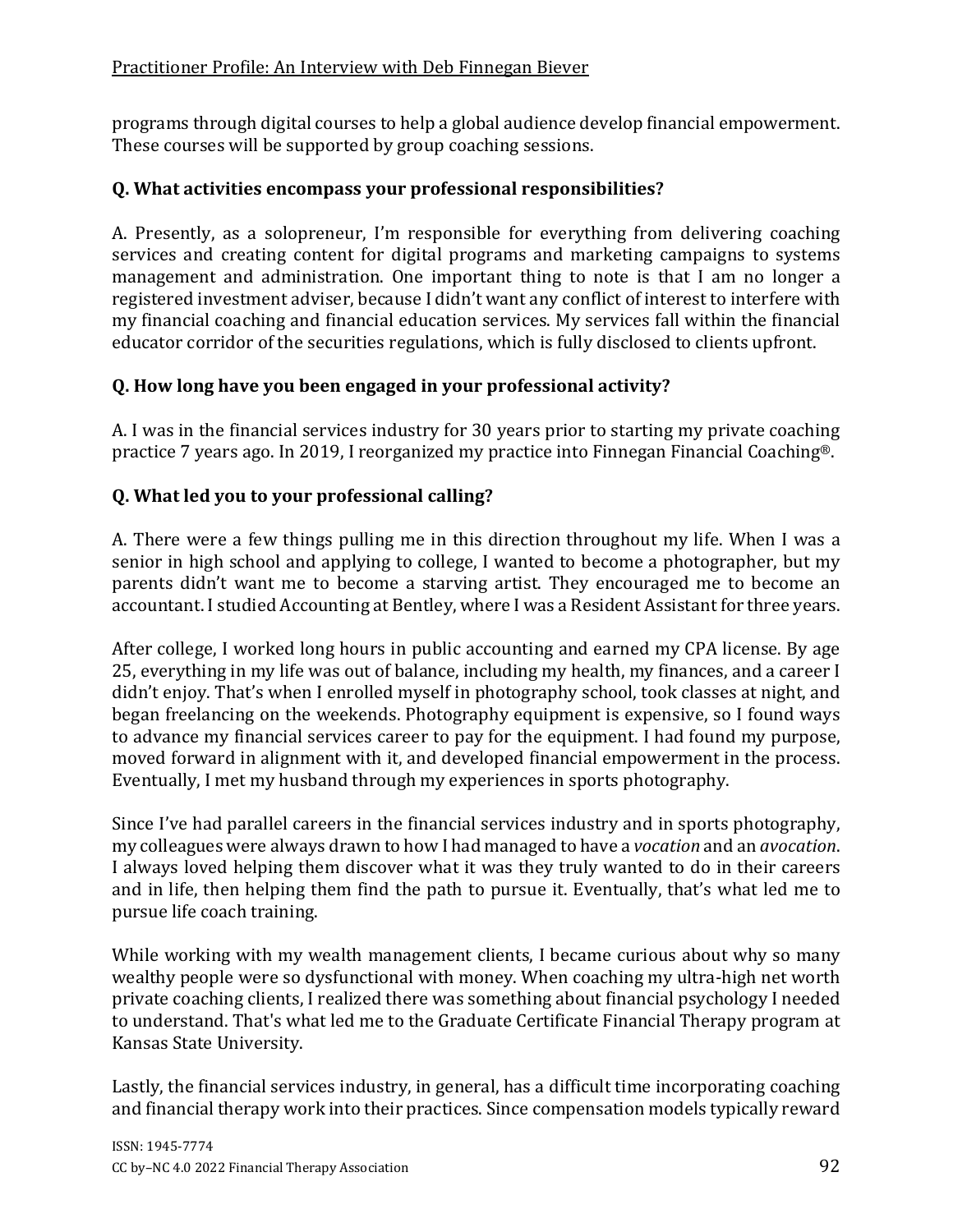fees generated for assets under management, it's often not compelling or affordable to provide financial therapy services. In my experience, the ultra-high net worth clients were the only clients who had access to these services. I believe those services should be provided throughout the wealth spectrum, including the mass affluent. I chose to provide my financial coaching services and develop digital educational programs outside of the corporate environment.

# **Q. How are you paid?**

A. I charge hourly fees for my coaching services. Digital courses are sold for a flat fee. Currently, I'm expanding into providing speaking engagements and group training programs for a fee. I do not accept any form of health insurance for my services.

# **Q. What theoretical framework guides your work when dealing with clients?**

A. As life coach, I use tools and techniques to help clients establish the mind-body connection by disengaging from their verbal minds and tapping into their creativity using visualization and sensory modalities. My approach incorporates navigating the change cycle (i.e., letting go, imagining and planning for what's next, then moving forward with implementation of their plans), using exceptional listening skills, experiential mindfulness and inquiry techniques, ACT, and visualization tools. Using financial therapy assessments, exercises, and genograms along with the change cycle helps identify what's holding them back financially. Whether it's a life challenge or a financial challenge, behaviors and skills need to be modified or developed to move forward. It's important for me to meet the client where they are in the change cycle and support them with the appropriate tools and techniques so they can discover for themselves where they want to go from there.



# **Q. Do you work alone or do you have a team?**

A. I work alone when providing my coaching services. There have been occasions when I've collaborated with another therapist, such as a psychologist, to provide financial coaching services to the therapist's client. I've used independent contractors for specific jobs, such as website design and graphics.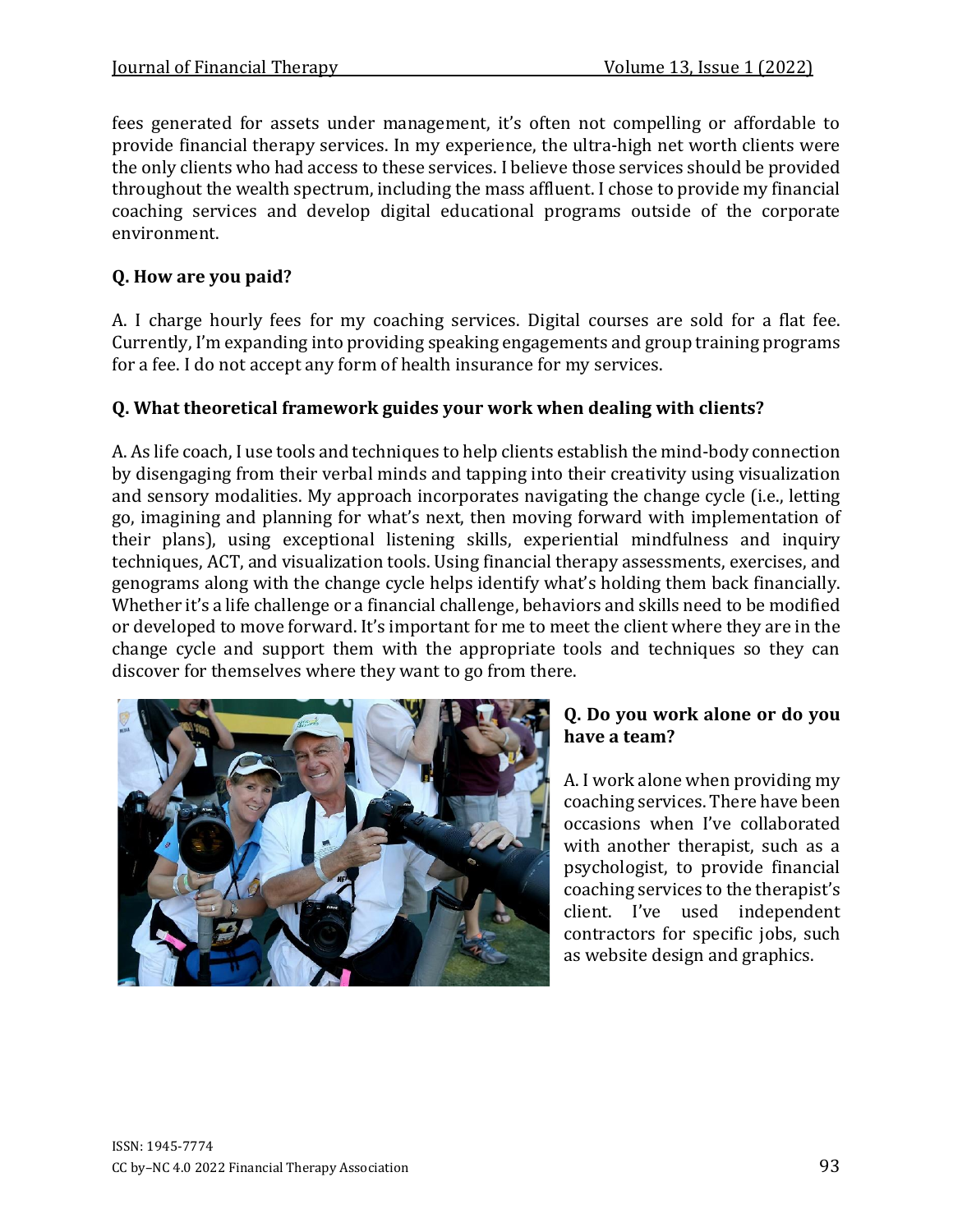### **Q. What needs to happen so that 10 years from now we can say that financial therapy is a respected field of study?**

A. Bring public awareness to this field, similar to what the CFP Board has done with their efforts to bring awareness to the CERTIFIED FINANCIAL PLANNER™ credential. Unfortunately, there's been a proliferation of credentialling in the financial services profession. I don't understand what most of those credentials mean or why they're important, and I'm someone with nearly 40 years of experience in the profession! As the FTA continues to grow, a focus on fundraising efforts to create a marketing campaign to increase consumer awareness around the financial therapy designation is needed.

There's so much great research that's been done in the financial therapy field, Ithink it would be helpful for some of the prolific financial therapy researchers to take an approach similar to Brené Brown or Daniel Pink. They produce books that summarize, cite, and incorporate the findings of research done by themselves and others while sharing real-life examples of the major points or conclusions. The power of the story attracts the reader and gets the research into the hands of others.

I would also encourage incorporating coach training into financial therapy training. It's one thing to read about exquisite listening skills or navigating the change cycle, but it's another thing to be able to demonstrate them in practice. A client who truly feels listened to and supported through the identity transitions will refer others.

### **Q. What benefits can the Financial Therapy Association provide to others doing work that is similar to your professional activities?**

A. The community the FTA has created for sharing knowledge and resources has been very helpful when putting financial therapy into practice. Whenever I participate in any of the FTA events, whether it's a conference, webinar, or a virtual coffee chat, I've come away with a new idea or resource I needed to take the next step. It also feels good to be able to share a resource that helps someone else.

#### **Q. What ethical considerations do you think financial therapists should consider when working with clients?**

A. First, understand the limits of your professional skills and your scope of competence. Having the humility to recognize when you need to make a referral or collaborate with another professional with skills outside of your discipline will help you better serve clients. Secondly, it helps to be aware of the securities laws, especially when making a referral to a financial advisor who offers to provide referral fees. If you are not a registered investment advisor, accepting referral fees can create legal and regulatory issues for the financial therapist.